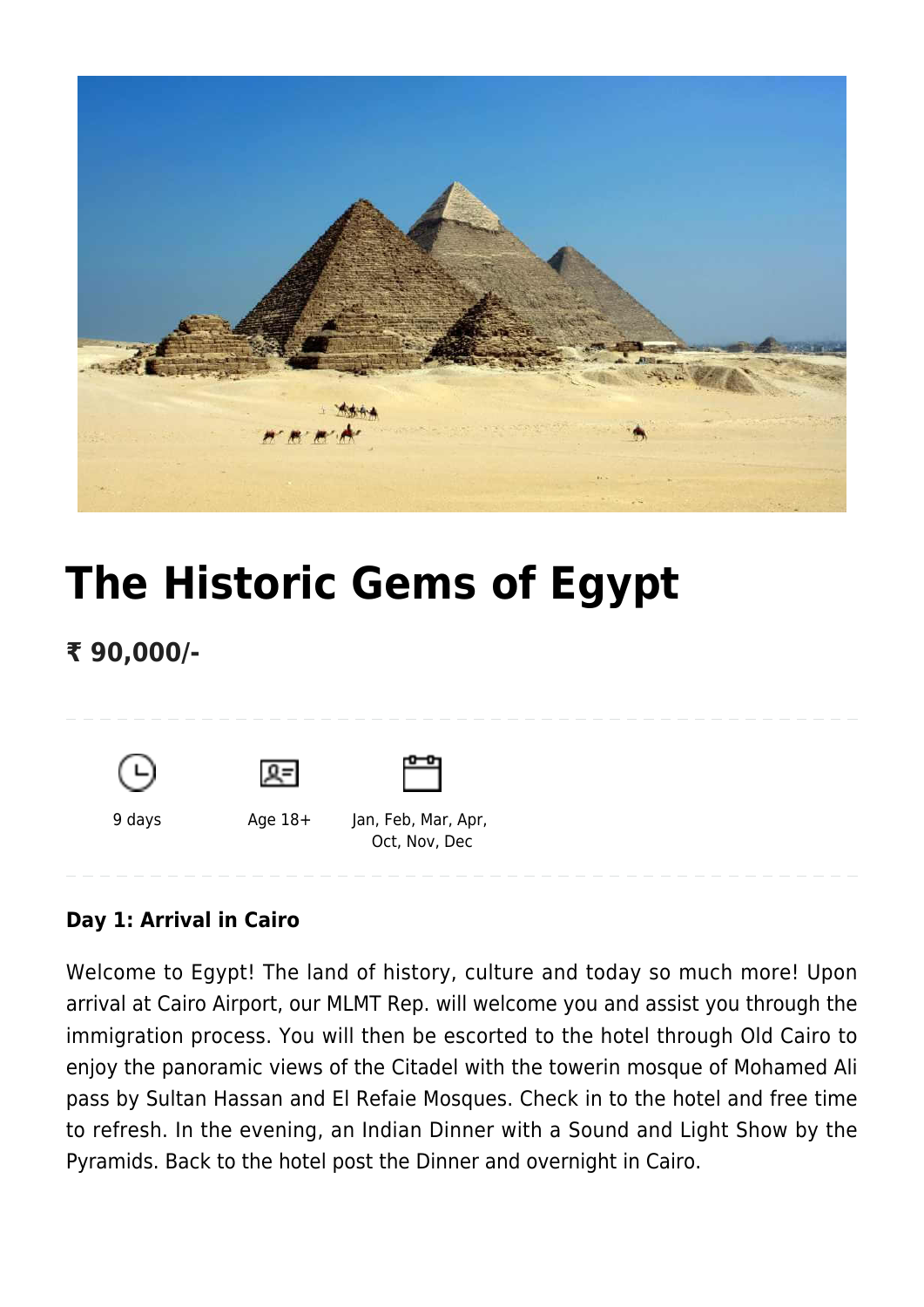

#### **Day 2: Pyramids, Sphinx, the Museum and Khan El Khalili**

After an early breakfast at the hotel in Cairo, you start a guided tour to visit one of the Seven Wonders of the World- the Great Pyramids of Giza. Learn its history and facts. We then move on ahead to the Cheops Pyramid. This is an interesting visit since its interior burial chambers are open to the public. Not far from here lies the Great Sphinx of Giza. Post this we head for an Indian Lunch to then continue ahead with your tour, you end your tour with a visit to the Egyptian Museum. The exhibition has over 120,000 things to display from pre historic era to the Greco Roman period thus is extremely big, interesting and time consuming. Lastly we visit the Khan el Khalili Bazaars which is one of the worlds most famous markets. Drive back to your hotel and then your day ends with an Indian Dinner.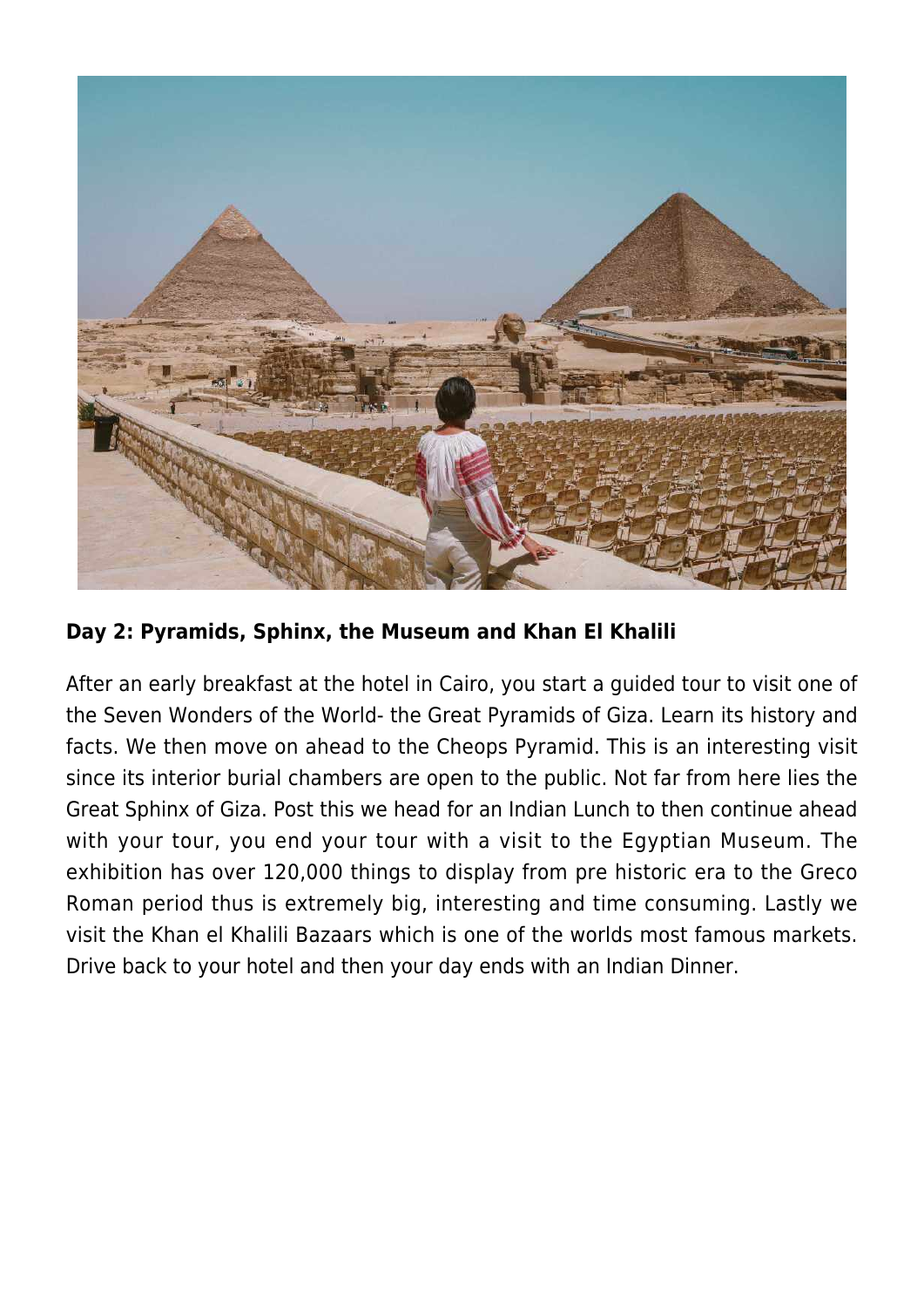

#### **Day 3: Day Tour to Alexandria**

After an early breakfast at the Hotel in Cairo, transfer to Alexandria via the desert road. You will start the tour with a visit to the Bombay's Pillars, the Catamcombs & Montazah Gardens. You will also be visiting the Alexandria Bibliotheca & overview Qaite Bay citadel from outside. Return back to your hotel in the late night.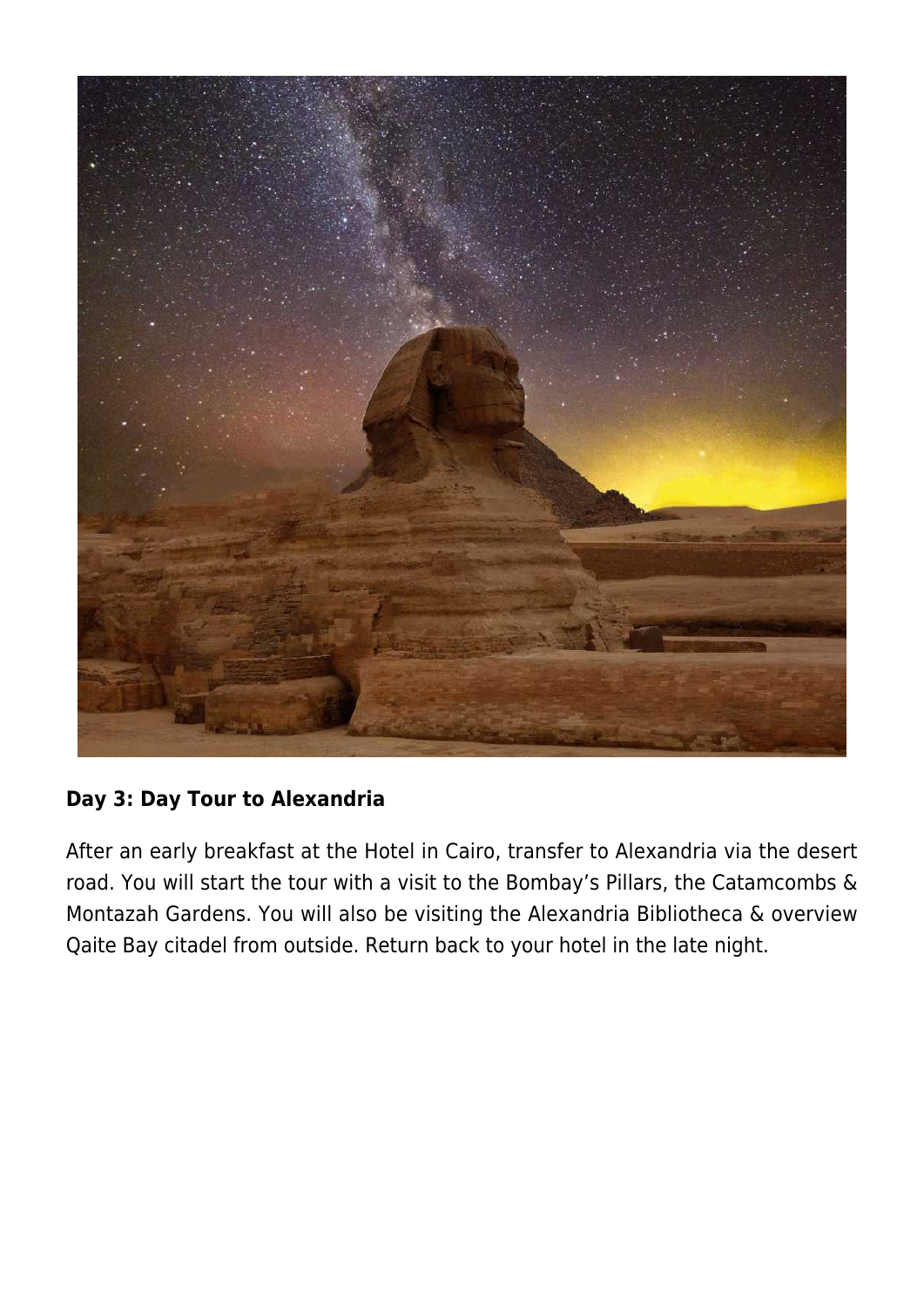

#### **Day 4: Cairo – Aswan – Nile Cruise**

You have an early wake up call today as you check out from your hotel in Cairo. Leave for the airport as you board your flight to Aswan. Be greeted by our representative upon arrival at Aswan Airport. After pick up, you leave for a city tour of Aswan. First stops are the Old Dam and the High Dam, which provide irrigation and electricity for the whole of Egypt. After that you take a motor boat ride, which will take you to the beautiful Temple of Philae on Isis Island. later transfer to the Nile Cruise and check in. Lunch will be served on board as you start your sail in and around the Elephantine & Botanical Islands seeing the Agha Khan Mausoleum. Back to the cruise again for Dinner and overnight onboard.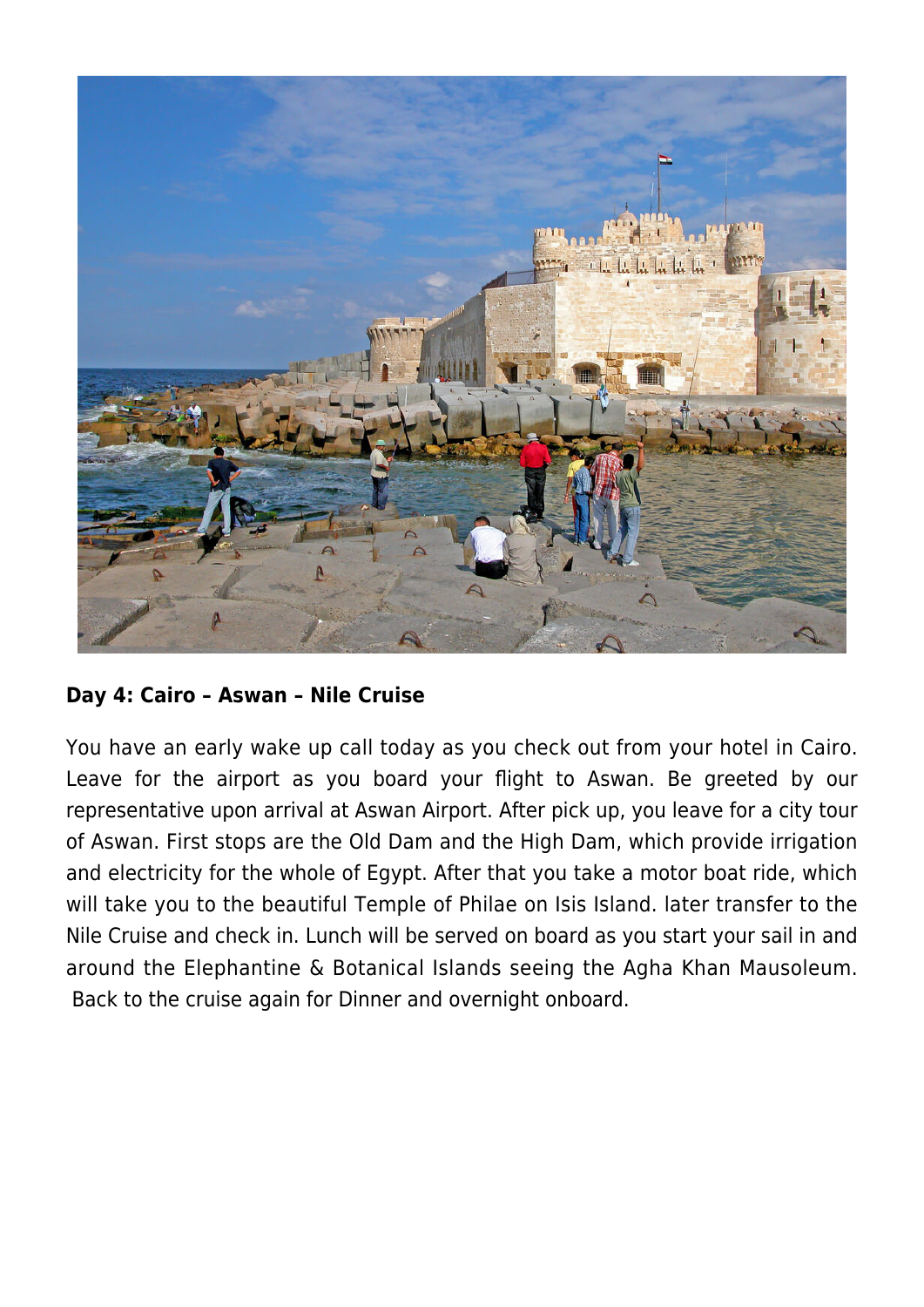

**Day 5: Abu Simble – Nile Cruise – Kom Embo – Edfu**

Very early wakeup call & breakfast box will be ready to start an optional excursion by coach to the great Temples of Abu Simbel flanked by four giant stone statues of Ramses II. The Temple was reclaimed from the dam to rescue from the rising water of Lake Nasser and reconstructed in its present site. Sail to Kom Embo upon returning from Abu simble. Visit The Ptolemaic Temple Shared by Two Gods, Sobek and Heroeris in Kom Embo. Sail to Edfu & overnight on board.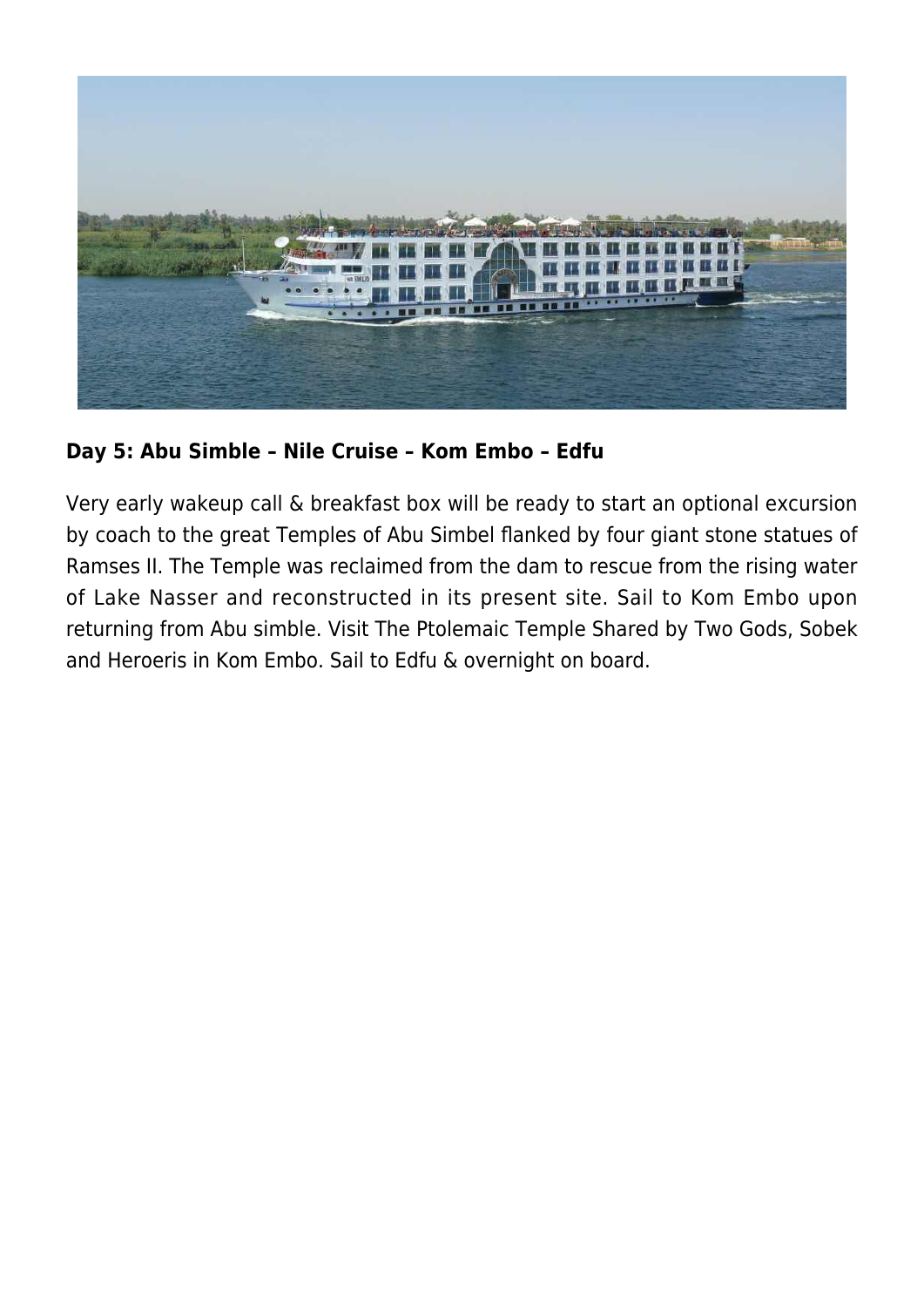

#### **Day 06 Edfu – Esna – Luxor**

Transfer by Kalesh or horse drawn carriage to the Temple of Horus to visit then back to the Nile Cruise and sail to Esna / Luxor. Visit Karnak temple upon arrival to Luxor and over view Luxor temple from outside as it is like an open museum. Overnight onboard the cruise.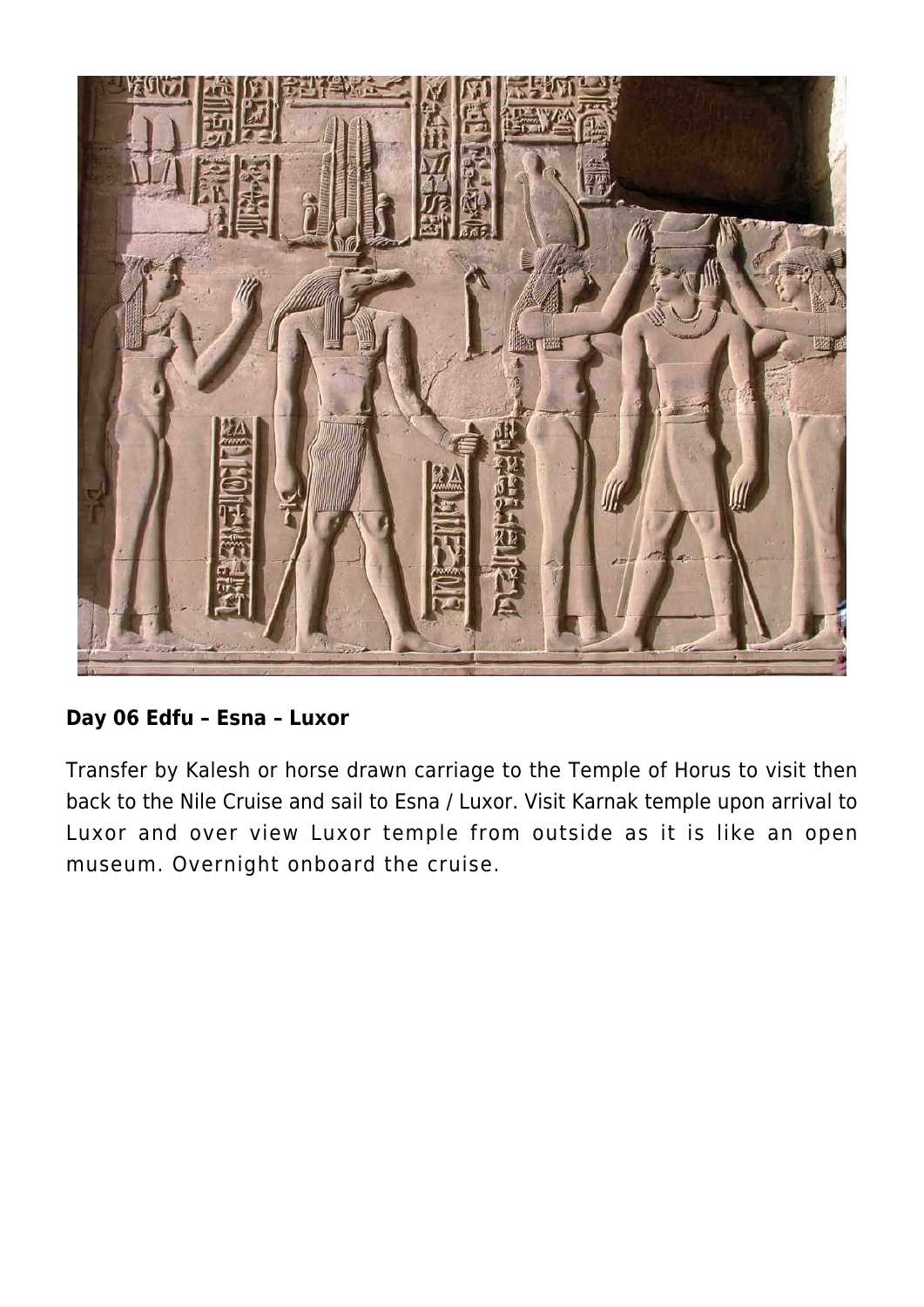

#### **Day 07 Luxor – departure**

Early breakfast & check out then start a visit to the west bank in Luxor to the Valley of the Kings, Hatshepsut temple & colossi of Memnon. Later drive back to the Nile cruise & take the luggage and drive to Luxor airport for your to Cairo and then your International flight back home.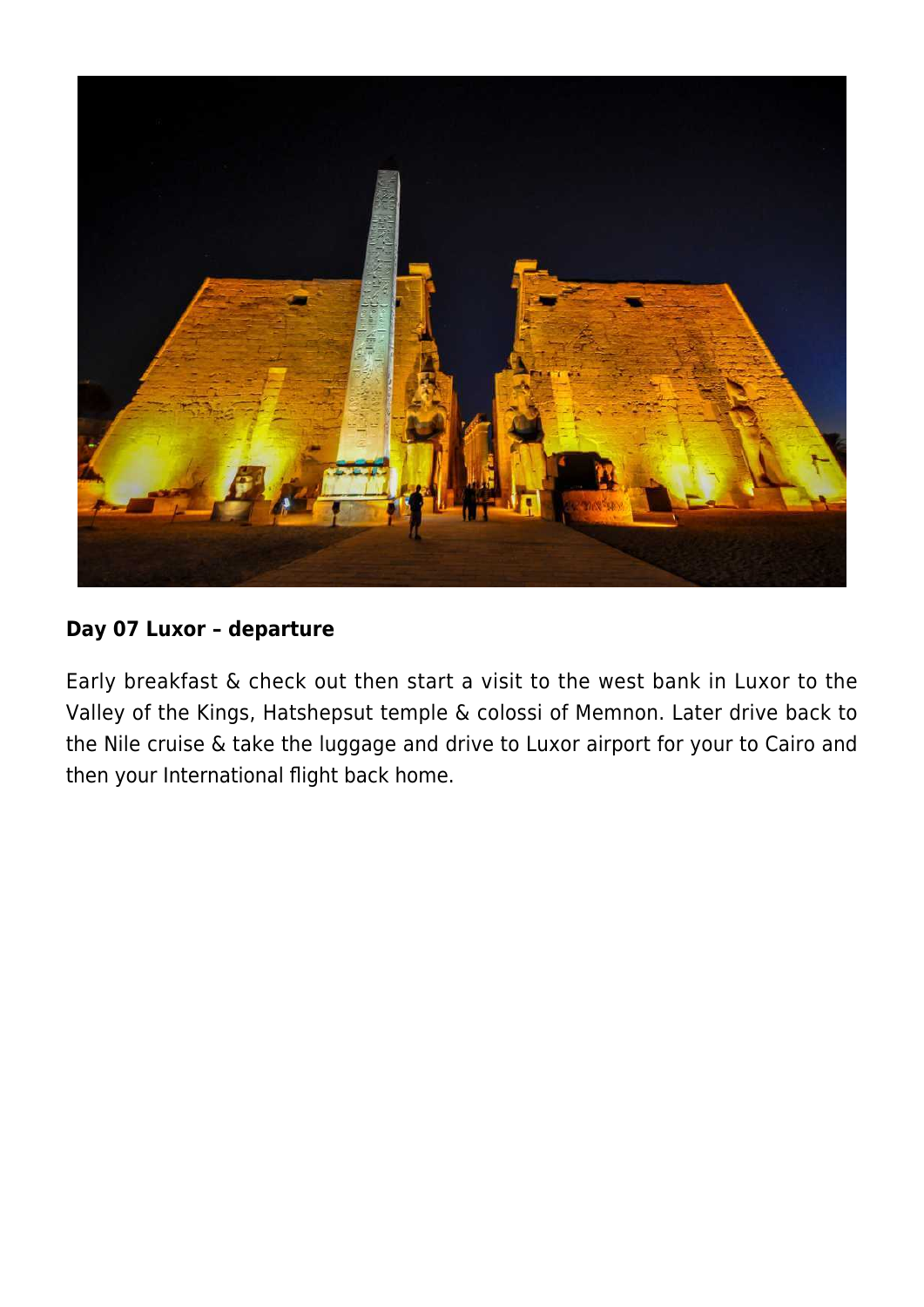

### **Departure** Mumbai

- **Included**  $\checkmark$  International Air Ticket
	- $\checkmark$  Return Airport to Hotel

#### transfers

 $\checkmark$  8 Night Accommodation in

#### Hotel

 $\checkmark$  Guided Tour to visit Pyramid of

Giza